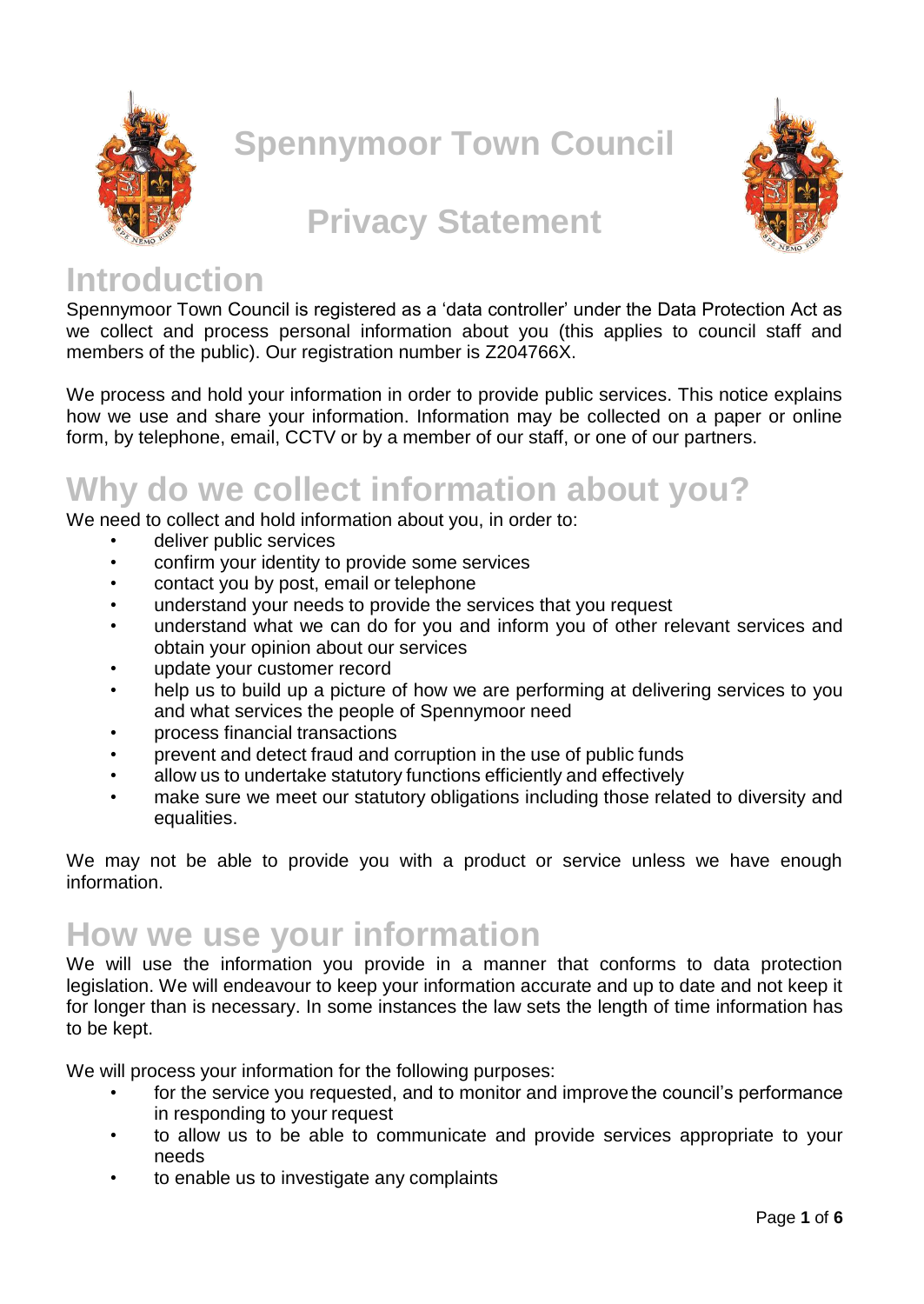- to ensure that we meet our legal obligations
- where necessary for law enforcement functions
- to prevent and detect fraud or crime
- to process financial transactions
- to collect monies owed to us
- where necessary to protect individuals from harm or injury
- to allow the statistical analysis of data so we can plan the provision of services
- for research purposes

We will not disclose any information that you provide 'in confidence' to us, to anyone else without your permission, except in the few situations where disclosure is required by law, or where we have good reason to believe that failing to share the information would put you or someone else at risk. You will be normally told about this.

We may process your information overseas using web services that are hosted outside the European Union, but only with data processing agreements that meet our obligations under the Data Protection legislation.

# **Information sharing**

We may need to pass relevant information about you to other people and organisations or where we have an information sharing agreement to deliver a service. These people and organisations are obliged to keep your details securely, and use them only in accordance with data protection legislation so you can be confident they all comply with the same privacy principles. Sharing agreements are published where information is shared for specific purposes.

We may disclose information to other partners without consent where it is necessary, either to comply with a legal obligation, or where permitted under data protection legislation, e.g. where the disclosure is necessary for the purposes of the prevention and/or detection of crime.

In some cases, where we need to disclose sensitive or confidential information to other partners, this will be done in accordance with the lawful basis as required within the legislation.

We may disclose information when necessary to prevent risk of harm to yourself or another individual.

At no time will your information be passed to organisations for marketing or sales purposes or for any commercial use without your prior express consent.

## **Improving Customer Records**

We are working to make our record keeping more efficient and be able to provide relevant services more quickly across our partners.

### **Detect and prevent fraud or crime**

Spennymoor Town Council is required by law to protect the public funds it administers. We may use any of the information you provide to us for the prevention and detection of fraud. Internal Audit is a statutory service in the context of the Accounts and Audit Regulations (England) 2011, which state that "A relevant body must undertake an adequate and effective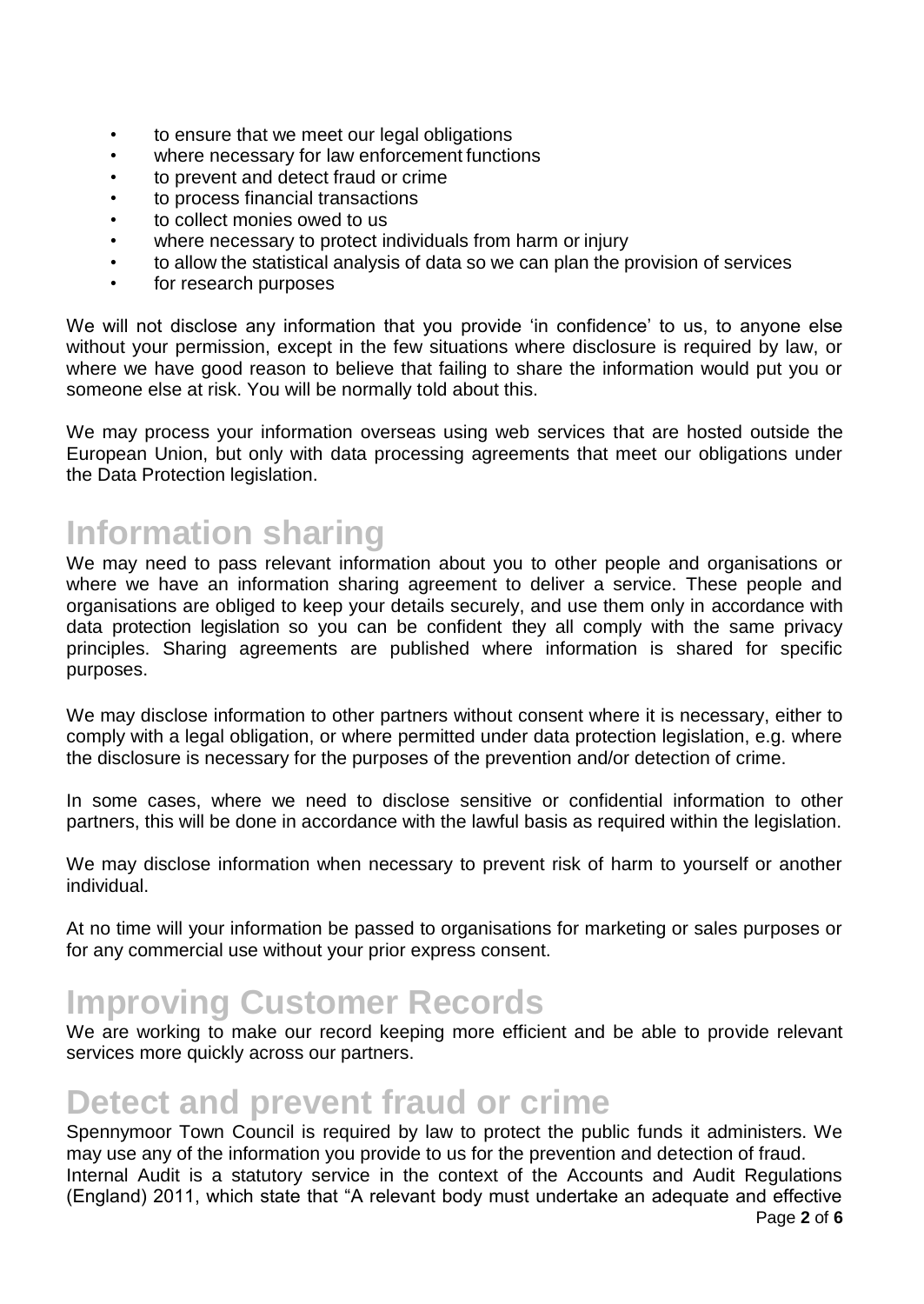internal audit of its accounting records and of its system of internal control in accordance with the proper practices" and as such Internal Audit's role applies to all functions and services for which the Council is responsible.

The Public Sector Internal Audit Standards (PSIAS) and CIPFA's Local Government Application Note (LGAN), which came into effect April 2013, constitute proper practices to satisfy the requirements for larger relevant local government bodies as set out in the Accounts and Audit Regulations 2011. In order to fulfil the role of providing an independent assurance that the Council's risk management, governance and internal control processes are operating effectively all data collected by the organisation can be reviewed / examined.

We may also share this information with other bodies responsible for auditing, administering public funds, or where undertaking a public function, in order to prevent and detect fraud. This includes the Cabinet Office, the Department for Work and Pensions, other local authorities, HM Revenue and Customs, and the Police.

Section 68 of the Serious Crime Act 2007 enables public authorities to disclose information for the purposes of preventing fraud, as a member of a specified anti-fraud organisation or otherwise in accordance with any arrangements made with such an organisation.

In limited situations we may monitor and record electronic transactions (website, email and telephone conversations). This will only be used to prevent or detect a crime, or investigate or detect the unauthorised use of the telecommunications system and only as permitted by the Telecommunications (Lawful Business Practice) (Interception of Communications) Regulations 2000.

## **Emergency Response Management**

Data matching may also be used to assist the council in responding to emergencies or major accidents, by allowing the council, in conjunction with the emergency services, to identify individuals who may need additional support in an event, such as during an emergency evacuation.

### **Telephone Calls**

When you telephone us we may need to ask you security questions to check who you are. It may be necessary for us to ring you back or for us to respond in writing in order to safeguard your information.

Ordinarily we will inform you if we record or monitor any telephone calls you make to us. This will be used, to increase your security, for our record keeping of the transaction and for our staff training purposes.

## **Emails**

If you email us we may keep a record of your contact and your email address and the email for our record keeping of the transaction. For security reasons we will not include any confidential information about you in any email we send to you without discussing the risks of doing so with you first. Information you send to us from home or insecure email accounts could potentially be accessed in transit by a third party. We would also suggest that you keep the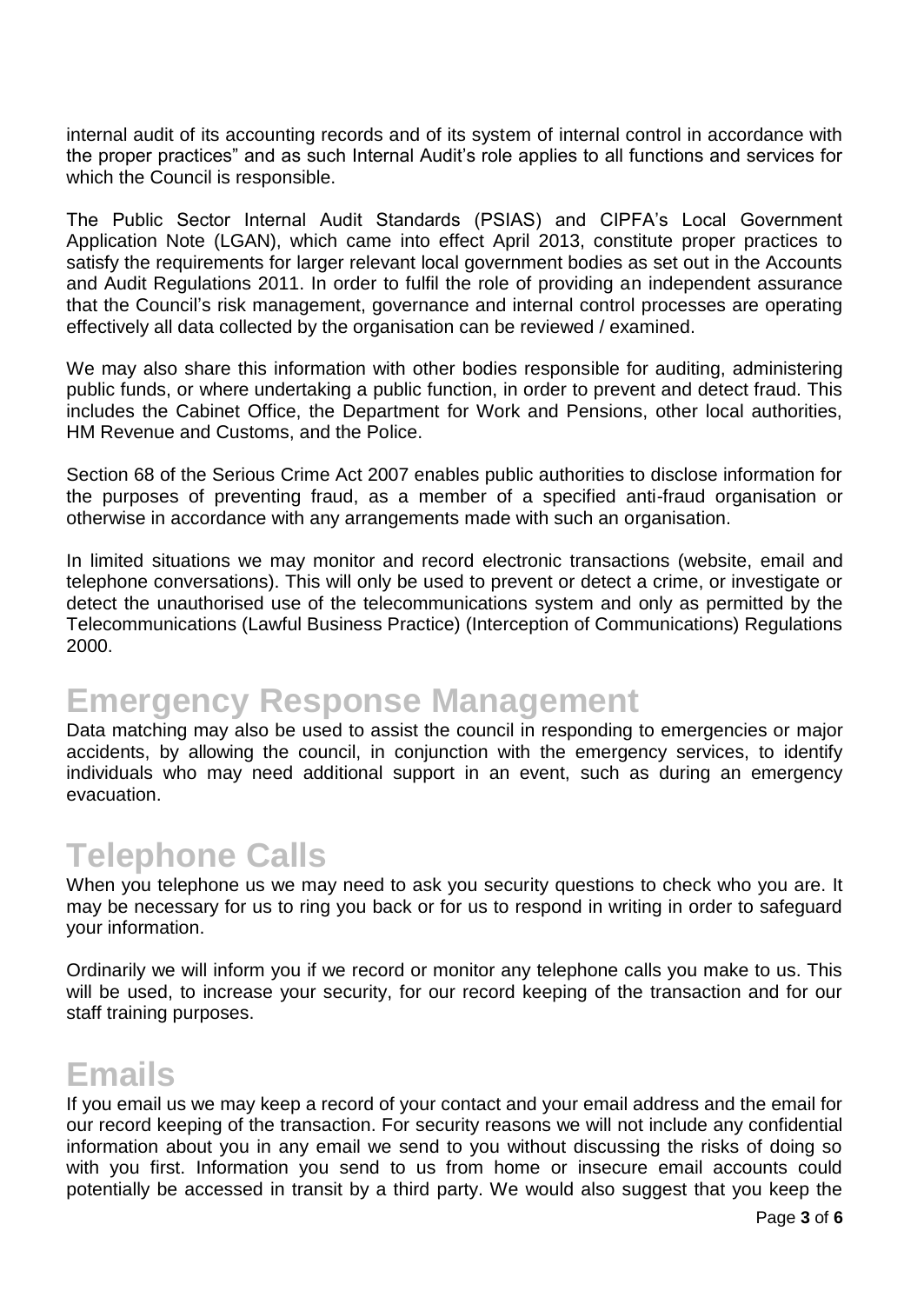amount of confidential information you send to us via unsecured email to a minimum and use our secure online services.

#### **Using our website**

If you are a user with general public access, the Spennymoor Town Council website, [http://www.spennymoor-tc.gov.uk,](http://www.spennymoor-tc.gov.uk,/) does not store or capture personal information, but merely logs a number called your IP address which is automatically recognised by thesystem.

The system will record personal information if you:

- subscribe to or apply for services that require personal information,
- report a fault and give your contact details for us to respond,
- contact us and leave your details for us to respond.

We employ cookie technology to help log visitors to our web site. A cookie is a string of information that is sent by a web site and stored on your hard drive or temporarily in your computer's memory. The information collected is used for the administration of the server and to improve the service provided by the web site. No personal information is collected this way. You can reject the use of cookies but you may be asked for information again, e.g. to participate in a survey.

This statement only covers the council web sites maintained by us, and does not cover other websites linked from our site.

### **CCTV/Surveillance**

We have installed CCTV systems in some of our premises used by members of the public, for the purposes of public and staff safety and crime prevention and detection. CCTV is also installed on the outside of some of our buildings for the purposes of monitoring building security and crime prevention and detection.

In all locations, signs are displayed notifying you that CCTV is in operation and providing details of who to contact for further information about the scheme.

Images captured by CCTV will not be kept for longer than necessary. However, on occasions there may be a need to keep images for longer, for example where a crime is being investigated.

#### **Body Cameras**

Body Cameras, incorporating audio recording, are used by Town Council officers for operational purposes.

The aim of Body Cam technology is to:

- promote the safety of the officers
- reduce the potential number of confrontational situations experienced by Officers
- reduce potential escalation of incidents
- augment opportunities for evidence capture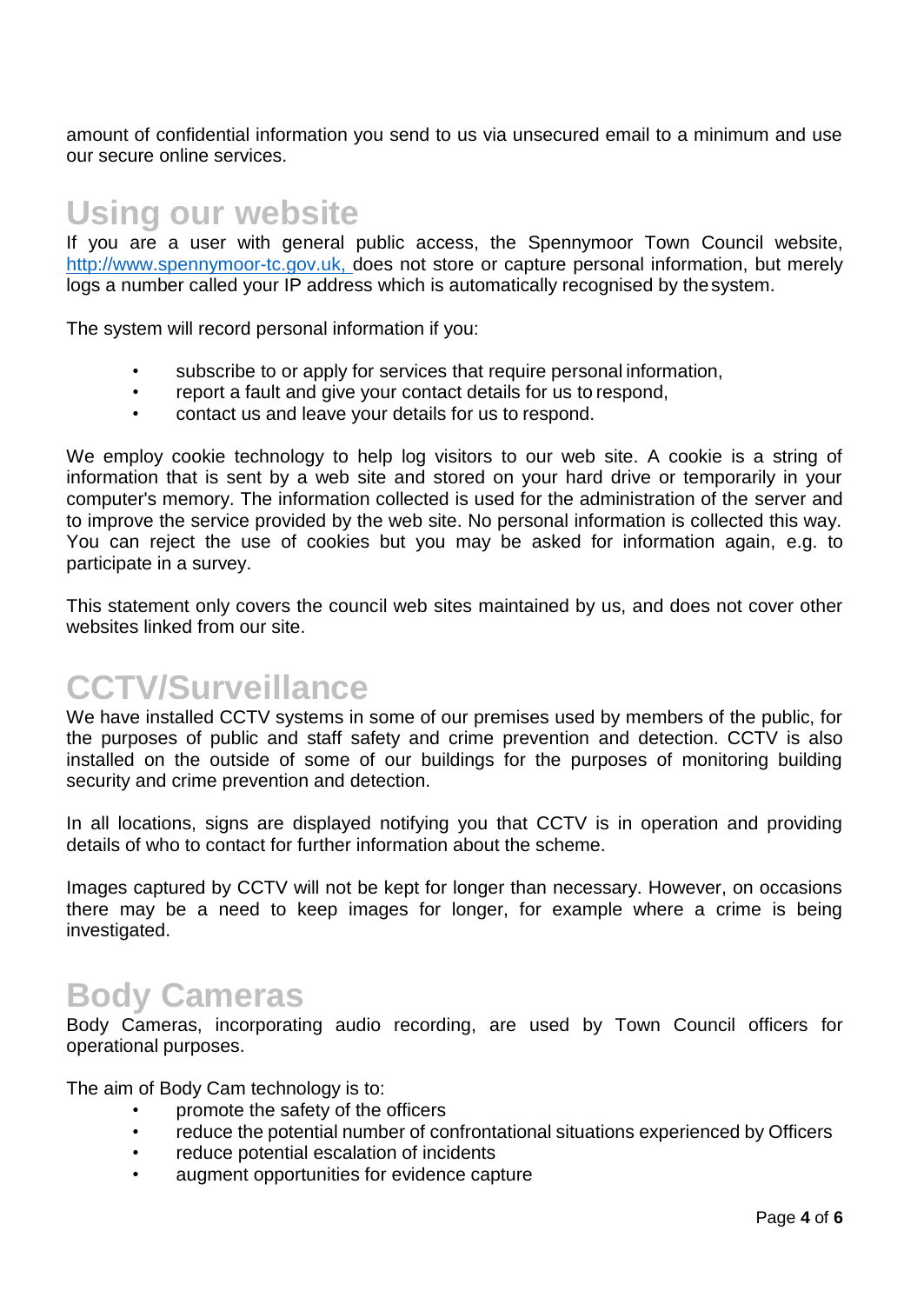You have the right to see images/audio recording of yourself in accordance with data protection legislation and be provided with a copy of the images.

We will only disclose images and audio to other authorised bodies who intend to use it for the purposes stated above. Images and audio will not be released to the media for entertainment purposes or placed on the internet for public viewing.

We operate CCTV and disclose in accordance with the codes of practice issued by the Information Commissioner and the Home Office.

## **How we protect your information**

Our aim is not to be intrusive, and we won't ask irrelevant or unnecessary questions. The security of your personal information is important to us. This is why we follow a range of security policies and procedures to control and safeguard access to and use of your personal information.

Procedures used include:

- Encryption meaning that information is hidden so that it cannot be read without special knowledge (such as a password). This is done with a secret code or what's called a 'cypher'. The hidden information is said to then be 'encrypted'
- Pseudo-anonymisation meaning that we'll use a different name so we can hide parts of your personal information from view. This means that someone outside of the Council could work on your information for us without ever knowing it was yours

We also provide training to staff who handle personal information and treat it as a disciplinary matter if they misuse or do not look after your personal information properly.

We will not keep your information longer than it is needed or the law says we can. We will dispose of paper records or delete any electronic personal information in a secure way.

#### **Your rights**

Your information rights are set out in the law. Subject to some legal exceptions, you have the right:

- to have any inaccuracies corrected
- to have your personal data erased
- to place a restriction on our processing of your data
- to object to processing
- to request your data to be ported (data portability)
- $\bullet$

How your rights work depends on the legal basis for collecting and using your personal information.